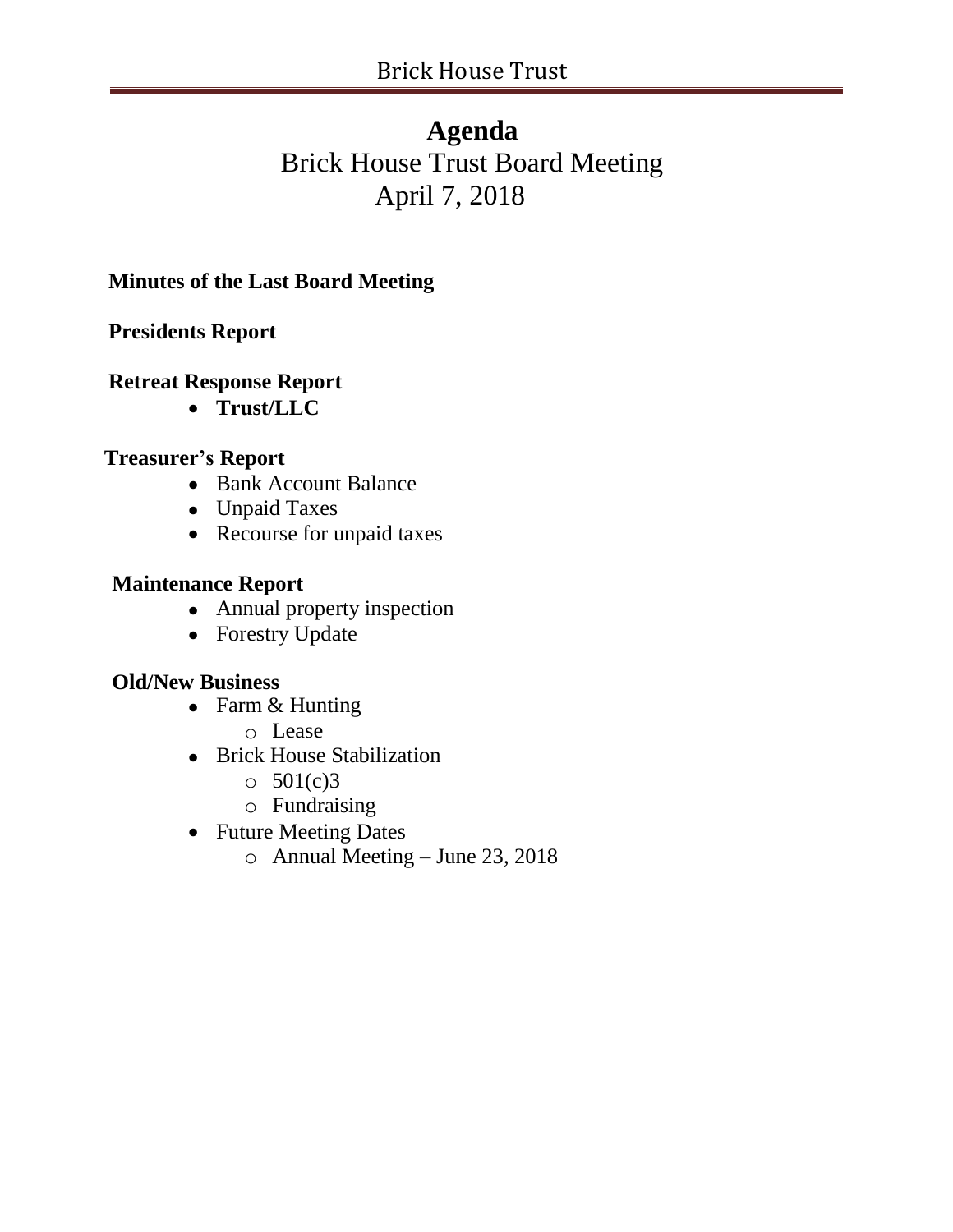#### **BRICK HOUSE TRUST BOARD MEETING April 7, 2018**

Meeting called to order at 10:00am. Present were Katherine Montgomery, John Jenkins, Leslie Lane, Jeannean Jenkins, Rutledge Young, Evans Jenkins, Tommy Hutson, Scott Whitsett, Andrew Hein, Ann Jenkins, Lacey Hein, Simons Young, Laddie Smith.

**The Board Retreat** was conducted via a Questionnaire instead of a gathering due to weather and scheduling conflicts. The results were compiled and presented to the board. Listed below are the topics with the top answers

#### **We should have a defined mission statement**.

**Short Term Plan 3-5 years**. A majority was concerned with ways increase income to offset taxes. Second was to finish the stabilization of the ruins. Other items mentioned were forestry, family engaged, better tax collection, transition to LLC, maintain property, tidewater management and reduced maintenance fees

**Long Term Plan 5-20 years**. A majority was concerned with taking land from trust to LLC, not losing brickhouse to development, creating source of income to offset taxes. 3. Want to make sure that future generations take their place in maintaining this.

Special thanks to Leslie and Fran Lane for their work on the Retreat Questionaire and Responses.

**Financial Report**: Year –to-date report of expenses thus far was presented by Jeannean Jenkins Bank balance was reported as \$27,756.86 with expenses from last meeting in January to today are \$774.17. Paid \$230 to Wayne Glover to replace the keypad, reprogram, for the gate. Paid \$314.17 to Katherine Montgomery for the web set-up and internet services (3-years) – Web presence is pretty good. Financial report was not motioned or passed.

**2018 Unpaid Taxes:** There are 10 people not counting Betsy Scott, Marty Rhodes, Jennifer Pittman, and Angela Camp – All balances due include late fees. Current treasurer, Jeannean Jenkins, is willing to accept partial payments. This may help some people pay their taxes. It was suggested that at the beginning of the calendar year, everyone gets a letter about the expected annual tax bill. If they would like to pay quarterly instead of yearly, etc. Lacey Hein suggested that there be a roadmap of what bill goes to who, at what address, etc. we should make an effort to organizes the records for the future.

**2017 Unpaid Taxes**: Betsy Scott, Marty Rhodes, Jennifer Pittman, and Angela Camp have not paid. They owe a total of \$274.98 each. It is mentioned that the letters need to be sent certified. Motion was made by guy, Leslie Lane seconded and passed.

**Maintenance Report**: Committee presently consists of Lee Frank, Laddie Smith Jr., Jenkins Montgomery, Tommy Hutson, and Andrew Hein. Robert Harrell asked to be added to the Maintenance Committee.

The board should go out there and look at the property and see what's out there and do an annual property inspection. We should do this at the next meeting of the board.

Question, can the board not come up with a budget to take care of the roads? There is a need for gravel on a portion of the road that is low and always wet and you cannot ride on the edges when it rains or you could get stuck. The Maintenance Committee to work together on this and present a plan with estimated costs to the board.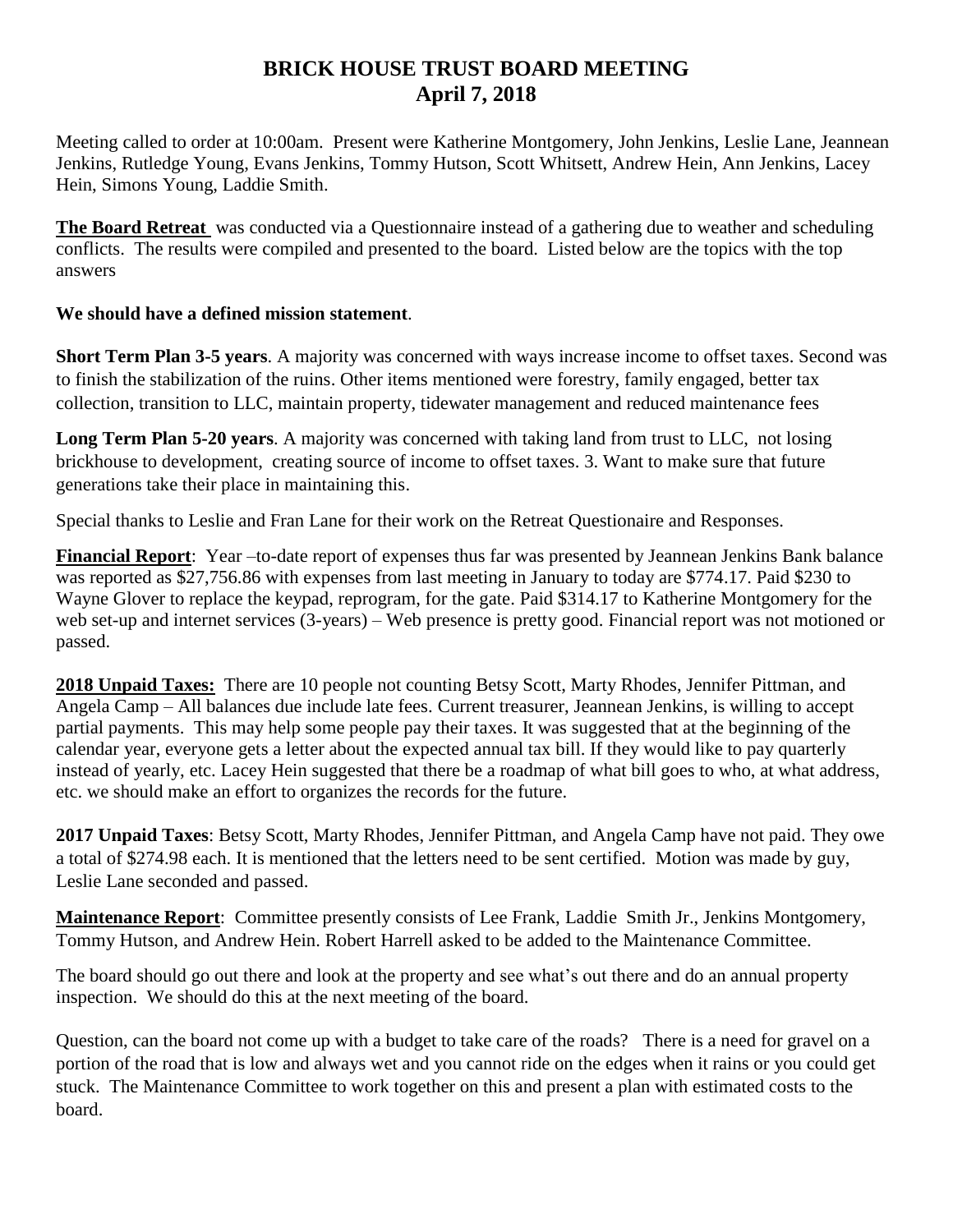**A motion made**, seconded and passed to repay Laddie for fuel expense \$50.00 for New Year's work (burning that pile). The treasurer was asked to take care of that.

#### **Old/New business:**

**Forestry Update**: Bobby has been attempting to get in contact with Frampton for the trees to get the chips cut but has not had any luck getting in contact with them. However, if they cut now it will look worse than it does now. Frampton is off working somewhere else that is not close. The contract ran out with him.

A report on our forestry/tree farming efforts has been assembled from the minutes. Lacey will email the link on Google Docs for this report to the board. The last two pages detail the dollar amounts invested to date. Records indicate \$19,483.06, including the offset of the income. Everyone should do their own analysis of the information and come back together before the annual meeting and discuss the future of forestry.

Question: How many acres are available for whatever kind of pines to plant? 150-175 acres. There were 23 acres of long-leaf planted and all died due to insecticide spray and 2 floods. We need to keep maintenance of grounds up so that the trees will have enough light to grow. We are at ten years so it is good time to evaluate this whole situation.

**Farm/Hunting:** We do not have a current lease. Chad was contacted and he did not return phone calls. Lee did reach him concerning signing the lease. People have brought concerns about the hunting. The lease will be changed to dove, duck, and quail hunting only – not turkeys. Chad got permission to hunt in other areas beyond those two squares of land due to duck issues coming across the road. He hunts in 3 fields, 2 duck ponds, dove area. He pays \$3000 now instead of \$5000. It would be good to have a map of his defined boundaries.

Jenkins Montgomery has for years carried an insurance policy covering Brick House for five million dollars. No one else contributes to the costs. If anyone wishes to hunt on Brick House they should call Jenkins Montgomery 843-860-3754 for details on coverage. Lacey stated, the only copy on file is Jenkins' insurance and that she has found no other documents relating to other hunting insurance. We need copies of all insurance concerning this property, we need a copy of it. The only copy on file is Jenkins' insurance.

**Brick House Stabilization:** Everything is good. In December, everything was finalized with Moby and John Moore. Rutledge and Simmons worked to clean up the vegetation around the ruins. In January, Moby came out and decided that due changes in the structure and for the protection of the workers an updated stabilization plan is being developed.

**Fundraising:** Oyster Roast was a tremendous success. We raised over \$8,000 (\$8773.93) for the stabilization of the Brickhouse Ruins. The cost was about \$2,300. Thank you to everyone who helped.

The 501-C3 was set-up last year and has a 5-person board. Brickhouse appointed Rutledge as the chairman. Simmons Young, Patrick Butler a member of the Brickhouse Edisto Island Historic Association, William Hamilton of the Star Charleston Foundation, and Randall Stoney Charleston attorney and longtime friend of Brick House are members of the Brick House Ruins Board. They had two meetings and have finished up the year and are getting the taxes for 2017 completed. As of today \$58,000 has been raised. . They spent \$5,000 (\$2000 – Oyster Roast, \$2000+ Engineering, the rest on checkbooks, grant writers, etc. There is \$53,000 in checkbook.

**Events**: There is an event application online. If someone calls saying they want to do an event here, then we send them the information for the application and they send it back – (family, friend, whomever). They also get the event guidelines with the restrictions. It was decided that the board should obtain the insurance for events. Jeannean Jenkins will take care of insurance coverage for events.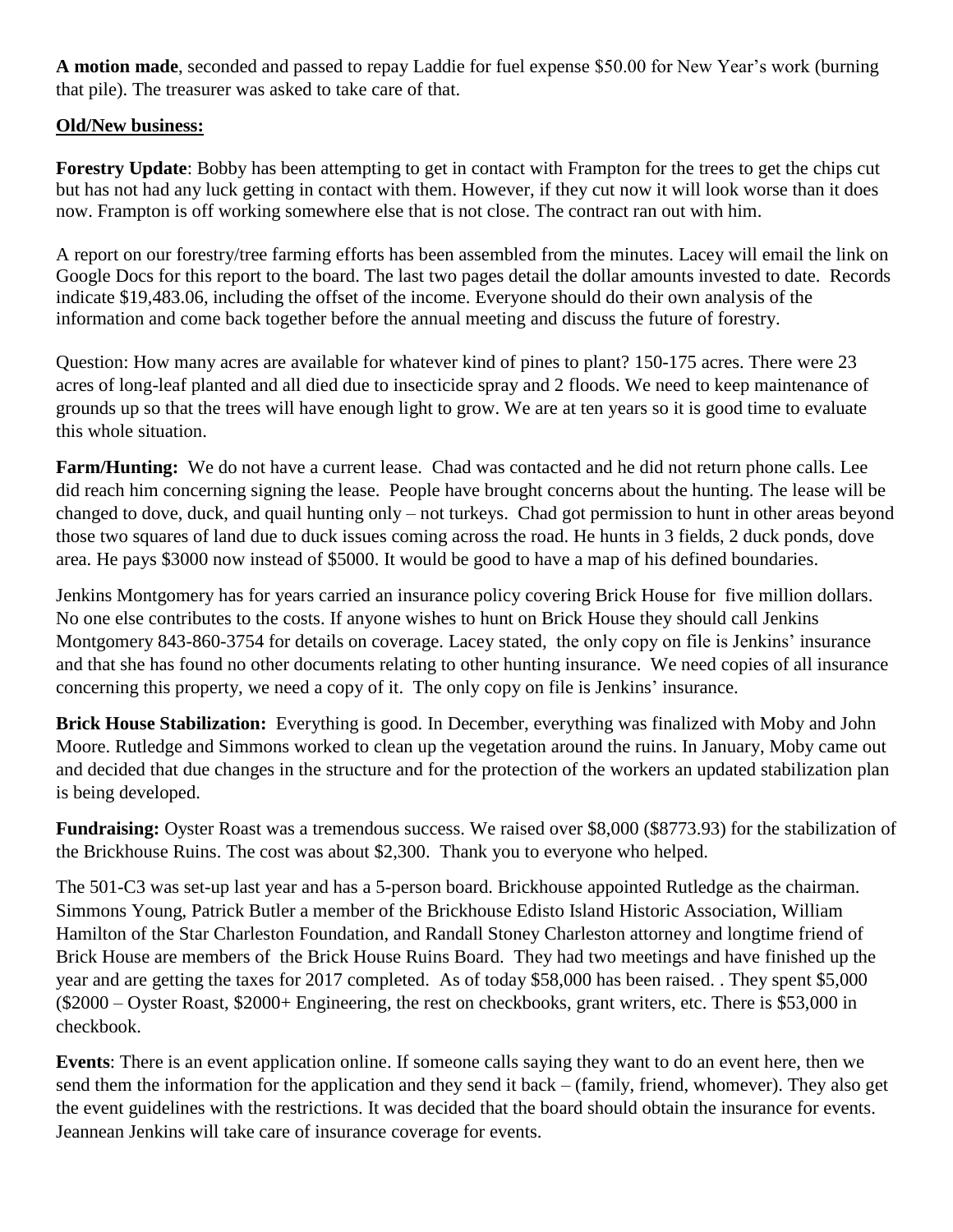There was interest in having a fundraising event and use that money to offset our taxes. This cannot be dome as tax deductible donations through the Ruins Preservation. - The trust would not be able to do this as a commercial venture. That could be considered a business and the trust prohibits running a business. Once you become an LLC, we can make changes as necessary to possibly allow business entities. We will have a committee prior to transition into an LLC. Lacey Hein volunteered to be on an LLC committee

Upcoming Dates:

May 19<sup>th</sup> – By invitation, Maria fox and Brian Montgomery Wedding 4:00pm.

September  $15<sup>th</sup> - By initiation, Jeannean & Lee Frank Anniversity.$ 

September  $29^{th}$  – By invitation, Robert Harrell, birthday party for Madelynn.

October 19th – Oyster Roast: Need another \$20,000 max. Has \$1,000. Have requested \$15,000 from National Trust, new source of funding for emergency stabilization. Not sure if we get that or not. It was put in late January and will find out the result in June. Has booked a band. Need to tentatively plan another fundraiser.

Lacey Hein mentioned that all these dates need to be put in the Google Calendar for Brickhouse. She will send out link for that.

May 19<sup>th</sup> – Maria fox and Brian Montgomery Wedding 4:00pm.

#### **Future Meeting Dates:**

May  $19<sup>th</sup> (10:00am)$  – Meeting to inspect the property, go over the forestry and plan for the Annual Meeting.

June 23<sup>rd</sup> – Annual Board Meeting

FYI – The address for the gate is 7649

Meeting adjourned at 11.08am.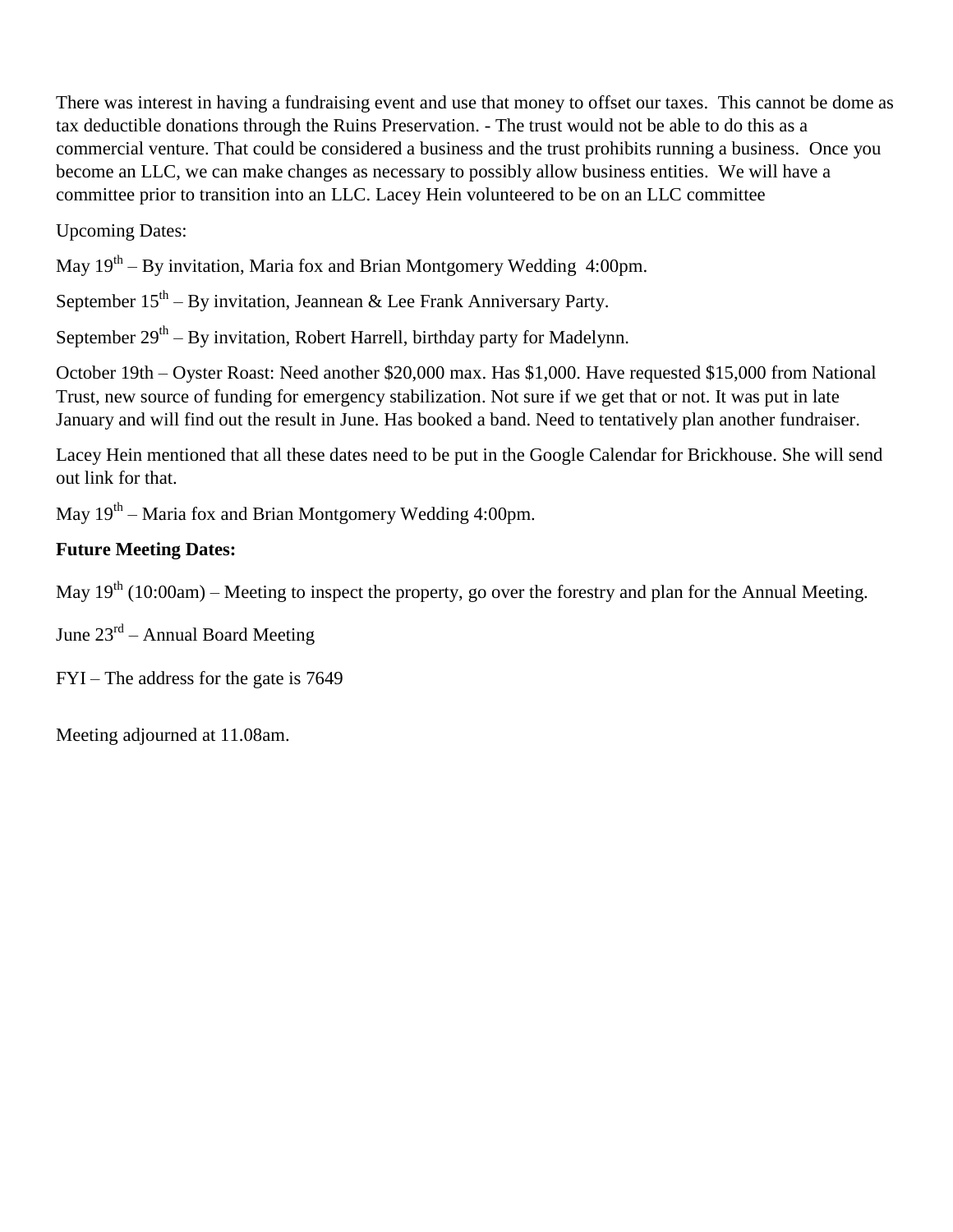- 1. Should we have a defined mission statement? YES
- 2. What do you think is the mission of the Brick House Board? Care taking the land, execute the terms of the trust, preserve and protect for the future generations and make as self-supporting as possible while preserving it historic value.
- 3. Thinking short term 3-5 years. What do you see as important for the board to consider its' priorities?
	- 1. Find other income sources to offset taxes (7)
	- 2. Finish the stabilization of the ruins (4)
	- 3. Forestry  $(4)$
	- 4. Family participation, better tax collection, LLC, Maintain property for all to enjoy visually including road and boat ramp (2)
	- 5. Tide water management, reduce maintenance fees as per ownership share, reduce lag time for arranged volunteer tasks (1)
- 4. Thinking long term 5-20 years. What do you see as important for the boar to consider as its priorities?
	- 1. Placing land into LLC to avoid diverse ownership (8)
	- 2. Creating sources of income to offset taxes (5)
	- 3. Make sure that the family stays engaged as we continue to grow and become more geographically spread. (3)
	- 4. Allocation of home sites, monitor insurance and change as needed. (2)
	- 5. Forestry, analysis of impact of sea level rise to property, establish cash reserve,
- 5. Is the current property management efficient to offset costs?
	- 1. Don't know  $(4)$
	- 2. No  $(3)$
	- 3. Yes  $(1)$
	- 4. Marginally (1)
- 6. List three ways you think we might offset costs (taxes)
	- 1. Tree farming, Wedding/Events, Tours (5)
	- 2. Assessments (3)
	- 3. Farm/land lease, Solar field (2)
	- 4. Designate land as Federal bird/wildlife sanctuary, conservation easement, research marketing the historic value of property, hunting, donations, rewrite trust to allow new source of income